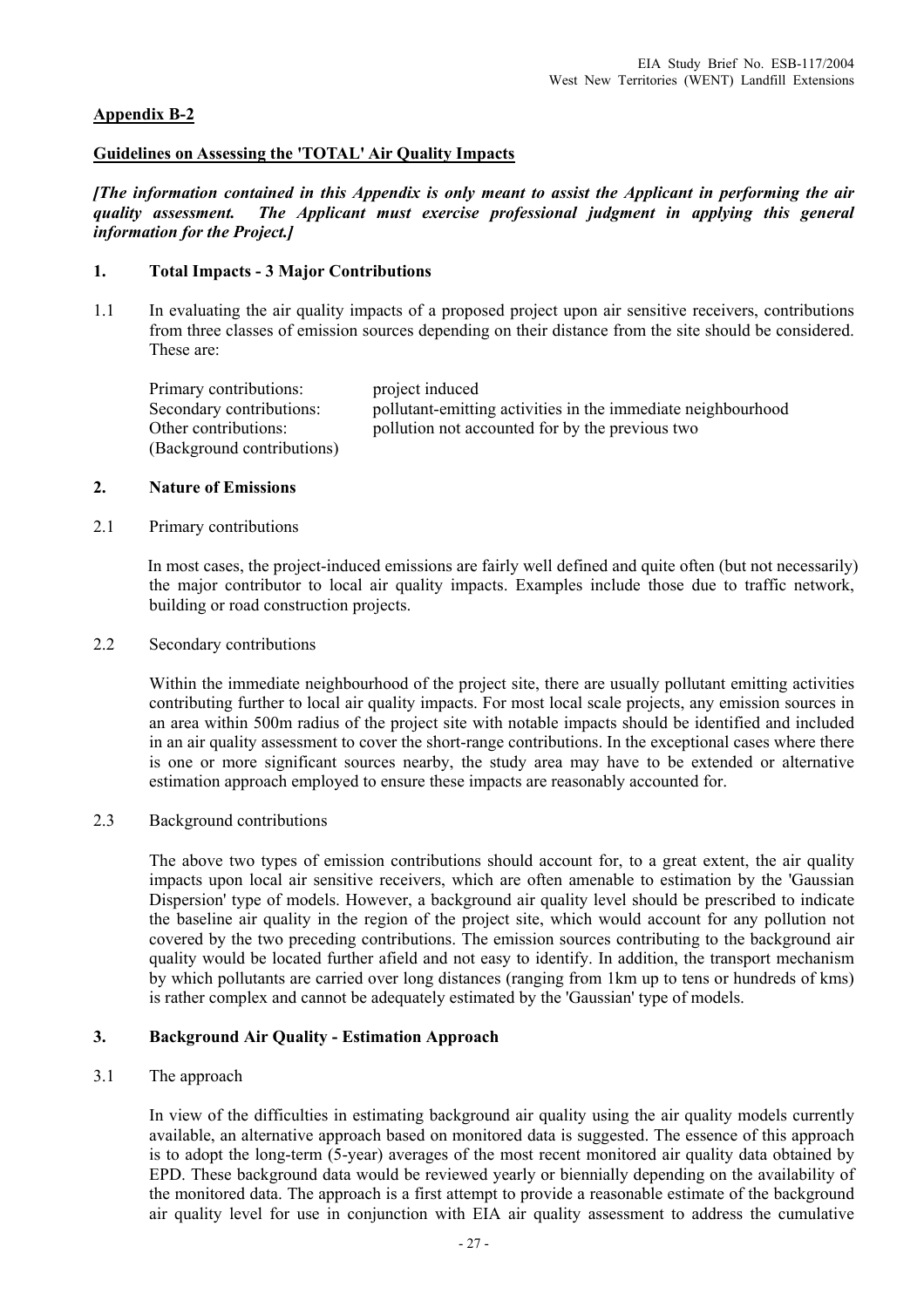impacts upon a locality. This approach may be replaced or supplemented by superior modelling efforts such as that entailed in PATH (Pollutants in the Atmosphere and their Transport over Hong Kong), a comprehensive territory-wide air quality modelling system currently being developed for Hong Kong. Notwithstanding this, the present approach is based on measured data and their long term regional averages; the background values so derived should therefore be indicative of the present background air quality. In the absence of any other meaningful way to estimate a background air quality for the future, this present background estimate should also be applied to future projects as a first attempt at a comprehensive estimate until a better approach is formulated.

#### 3.2 Categorisation

 The monitored air quality data, by 'district-averaging' are further divided into three categories, viz, Urban, Industrial and Rural/New Development. The background pollutant concentrations to be adopted for a project site would depend on the geographical constituency to which the site belongs. The categorisation of these constituencies is given in Section 3.4. The monitoring stations suggested for the 'district-averaging'(arithmetic means) to derive averages for the three background air quality categories are listed as follows:

| Urban:                 | Kwun Tong, Sham Shui Po, Tsim Sha Tsui and Central/Western |
|------------------------|------------------------------------------------------------|
| Industrial:            | Kwun Tong, Tsuen Wan and Kwai Chung                        |
| Rural/New Development: | Sha Tin, Tai Po, Junk Bay, Hong Kong South and Yuen Long   |

 The averaging would make use of data from the above stations wherever available. The majority of the monitoring stations are located some 20m above ground.

3.3 Background pollutant values

 Based on the above approach, background values for the 3 categories have been obtained for a few major air pollutants as follows:

| <b>POLLUTANT</b> | <b>URBAN</b> | <b>INDUSTRIAL</b> | <b>RURAL</b><br><b>NEW</b> |
|------------------|--------------|-------------------|----------------------------|
|                  |              |                   | <b>DEVELOPMENT</b>         |
|                  |              |                   |                            |
|                  |              | 26                |                            |
|                  |              | 68                |                            |
| <b>TSP</b>       | 98           | 96                |                            |
| <b>RSP</b>       | 60           | 58                |                            |

 All units are in micrograms per cubic metre. The above values are derived from 1992 to 1996 annual averages with the exception of ozone which represent annual average of daily hourly maximum values for year 1996.

 In cases where suitable air quality monitoring data representative of the study site such as those obtained from a nearby monitoring station or on-site sampling are not available for the prescription of background air pollution levels, the above tabulated values can be adopted instead. Strictly speaking, the suggested values are only appropriate for long term assessment. However, as an interim measure and until a better approach is formulated, the same values can also be used for short term assessment. This implies that the short term background values will be somewhat under-estimated, which compensates for the fact that some of the monitoring data are inherently influenced by secondary sources because of the monitoring station location.

 Indeed, if good quality on-site sampling data which cover at least one year period are available, these can be used to derive both the long term (annual) and short term (daily / hourly) background values, the latter are usually applied on an hour to hour, day to day basis.